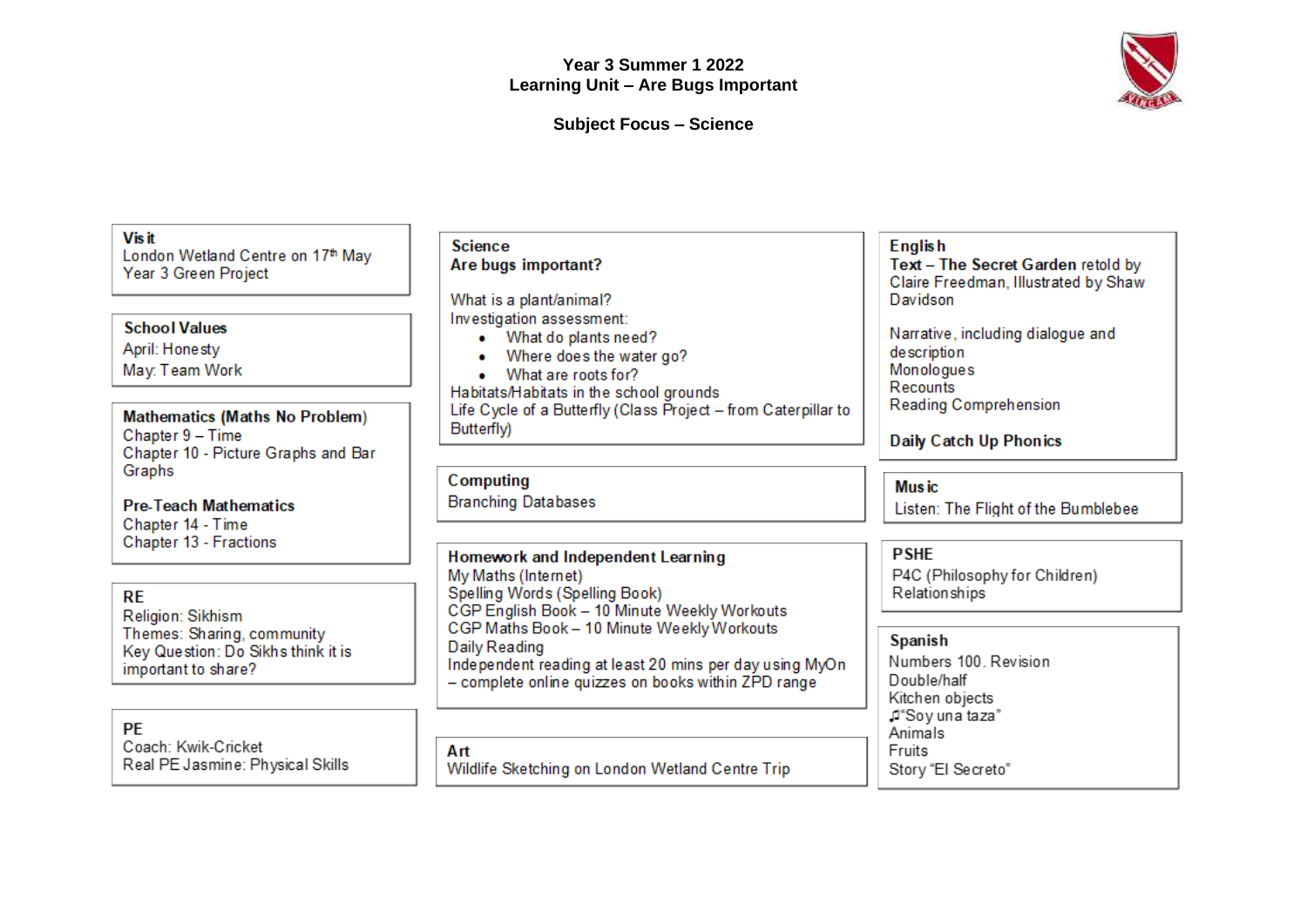# **Year 3 Summer 2 2022 Learning Unit – The Games Children Play**

# **Subject Focus – Dance, Music, Art and Drama**

# **School Values**

June: Responsibility July: Independence and Courage

### **Mathematics (Maths No Problem**)

Chapter 11 – Fractions Chapter 12 – Angles Chapter 13 – Lines and Shapes Chapter 14 – Perimeter of Figures

### **Pre-Teach Mathematics**

Chapter 11 – 2 Dimensional Shapes Chapter 12 – 3 Dimensional Shapes Chapter 15 - Volume

### **Spanish**

Numbers 100. Revision **Sports** Story "Anita, la deportista" Likes/dislikes Food Healthy eating How to express preferences

### **PE**

Coach: Athletics Sports Week Real PE Jasmine: Health and Fitness

### **Art**

Quick Figure Sketching through Reading Images using individuals from Bruegel's picture and capturing their movements Experimenting with different media to sketch Quick Life Sketching Class Compositions Create a class Children's Games version of Bruegel's painting

### **Dance, Music, Art, and Drama The Games Children Play**

Research traditional games Identify games on the painting that are still played today nearly 500 years later Timeline of games VR experience wooden duck toy

### **Homework and Independent Learning** My Maths (Internet) Spelling Words (Spelling Book) CGP English Book – 10 Minute Weekly Workouts CGP Maths Book – 10 Minute Weekly Workouts Daily Reading Independent reading at least 20 mins per day using MyOn – complete online quizzes on books within ZPD range

**Computing Simulations Spreadsheets** 

### **English**

**Text – Journey to Jo'bury** by Beverley Naidoo

Fact File Report Writing Letter Writing **Narrative** Newspaper Articles Reading Comprehension

**Daily Catch Up Phonics**

### **RE**

Religion: Sikhism Themes: Prayer and Worship Key Question: What is the best way for a Sikh to show commitment to God?

### **PSHE**

P4C (Philosophy for Children) Changing Me Responsibilities in Family Looking forward to when I move to my next class

### **Science**

Rocks

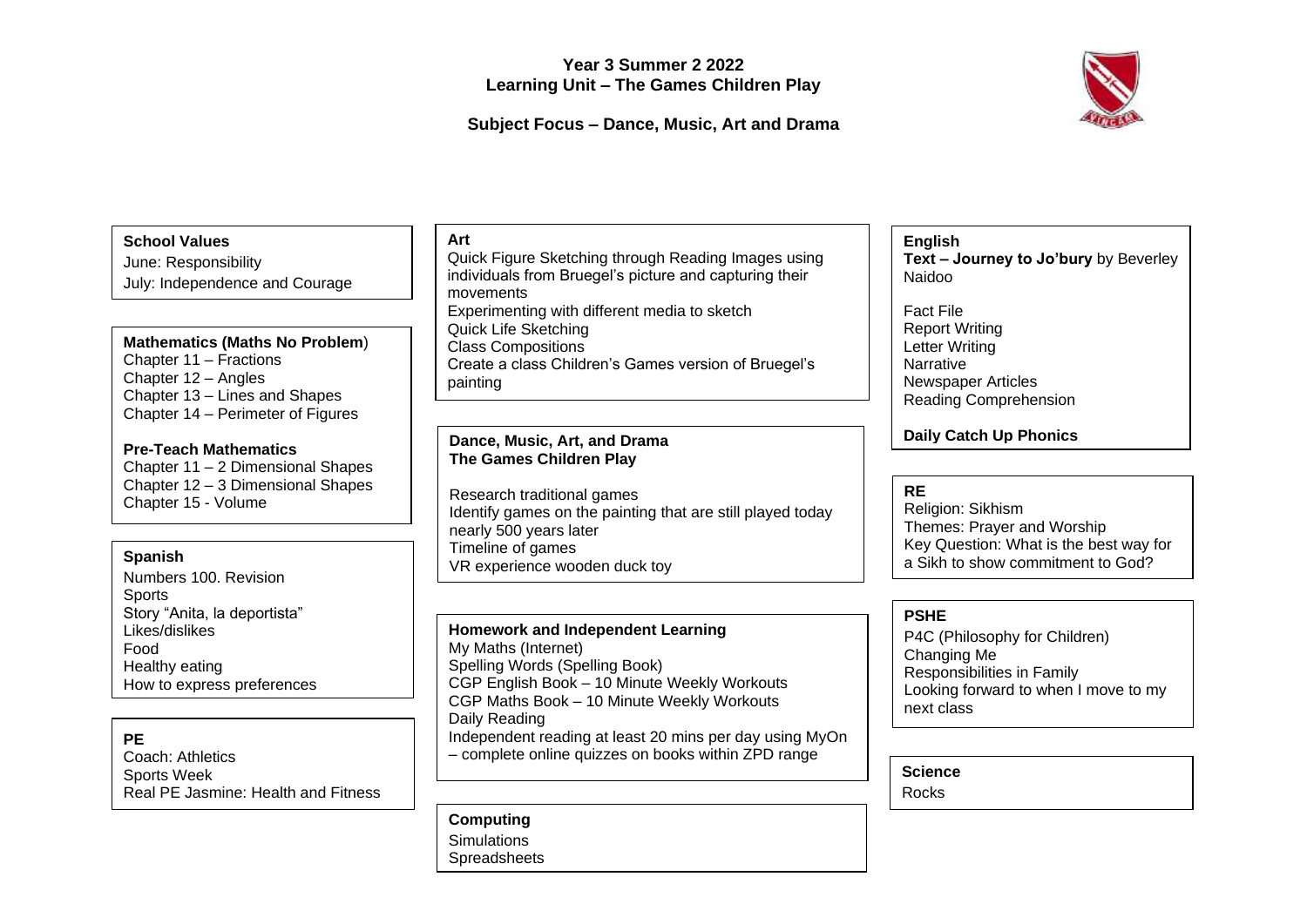# **Learning Unit Summer 1 Audio Visual: How do we see? How do we hear? Subject Focus – Science**



### **Starting Point**

• Letter from Edi

### **English**

### **Book focus- '**Seabean' by Sarah Holding

- Genre and Market
- Narrative: Sci-Fi Short Story
- Newspaper Report Writing
- Figurative devices.
- Using a wide range of sentence structures
- Alan Peat Sentences.
- Proof-Reading, editing and publishing
- Present Perfect
- Progressive Tenses
- Punctuation
- Guided Reading

### **Maths**

- Understanding Tenths, Hundredths and **Thousandths**
- Decimals: Addition and Subtraction
- Decimals: Rounding to whole, tenths and hundredths
- Fractions and Decimals
- Decimal Word Problems
- Daily Maths Reasoning

### **Computing**

2Annimate

- Animating an Object
- 2Animate Tools
- Stop Motion Animation

# **Science**

- **Light and Sound** • Investigating materials
- How do we see?
- Shadows
- Reflection
- Challenges using mirrors
- Sounds are made when objects vibrate
- Seeing vibrations
- Feeling vibrations
- Vibrations from sound sources travel through
- medium
- Sound insulation
- Pitch and loudness
- Exploring refraction, reflection and colour
- Memorise Science 'Killer Facts'

# **RE**

**Religion:** Judaism **What is the best way for Jew to show commitment** 

# **to God?**

- Synagogue Torah
- Bar/Bat Mitzvah
- Charity Work
- Commitment to the environment

### **Homework/Independent Learning**

- My Maths
- Purple Mash
- English and Maths 10 minutes Workouts
- Spellings
- J2 Blast

# **Core Values**

- Honesty
- Teamwork

### **PSHE**

- Topic: Relationships
- Jealousy
- Love and Loss
- Memories
- Getting on and Falling Out
- Friendships
- Celebrating my relationships with people and animals

# **Art**

- Silhouettes and landscapes
- Distorted reflections

# **PE**

Real PE unit 5

- Applying Physical Skills
- Sports Slam

### **Music**

Sound Start

# **Spanish**

- School subjects
- Likes/dislikes
- Preferences
- Time on hour/half

**History (Catch-up)**

School Trip to Butser Ancient Farm

- 
-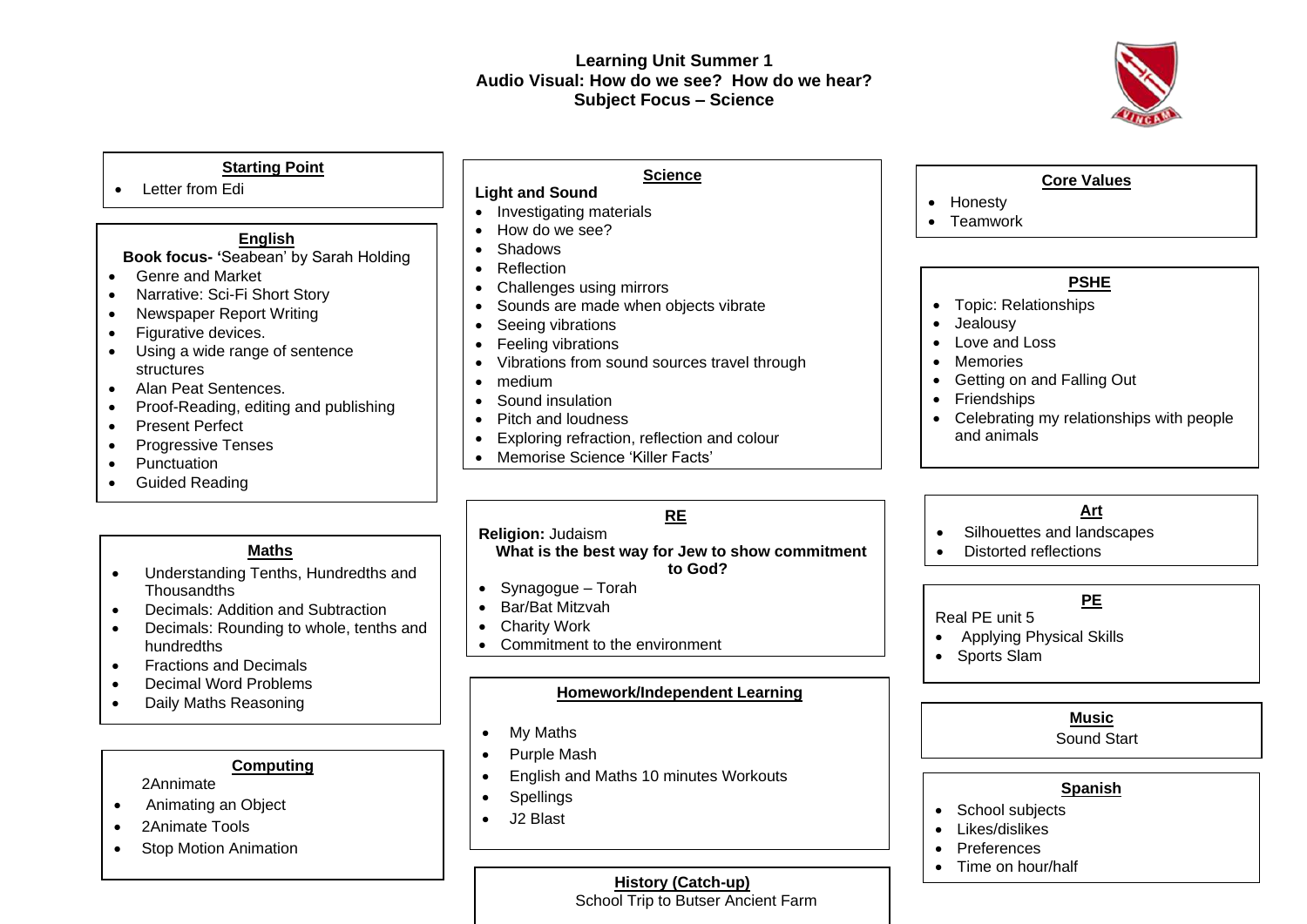# **Y4 Learning Unit Summer 2 Learning Unit – From a Railway Carriage Subject Foci – Music, Art, Dance and Drama**

# **Starting Points**

- The painting 'Travelling Companions' by Augustus Egg
- Thinking Skills 'Reading Images' Activity

### **English**

Book focus- 'Seabean' by Sarah Holding

- Diary
- Persuasive Arguments
- Book Review
- Persuasive Techniques
- Writing a persuasive dialogue
- Using a wide range of sentence structures
- Alan Peat Sentences.
- Proof-Reading, editing and publishing
- Tenses
- Punctuation
- Guided Reading

# **Science**

- Circle of Life
- Girls and Puberty

### **Homework / Independent Learning**

- My Maths
- Purple Mash
- English and Maths 10 minutes **Workouts**
- Spellings
- J2 Blaster
- MyOn

### **Creative Development**

### **Art & Sketchbook**

- Railway pictures
- View from a railway carriage: Landscape

### **History/Geography**

- Research: Train journeys in the past
- Railway history
- Train journeys in different places linked to art.
- Jubilee Celebration / Enrichment Days
- Windrush Celebration

### **Mathematics**

- Decimals: Multiplication, Division, Estimation and Word Problems
- Time: Duration and Timetables
- Area and Perimeter

• Multiplication Tables

**Symmetry** 

### **RE Prayer and Worship**

- Do people need to go to church to show they are Christians?
- Church Visit

### **Computing Effective Searching**

- Using a search engine
- Use search effectively to answer questions
- Reliable information sources

## **Core Values**

- Independence
- **Responsibility**

# **PSHE**

# **Changing Me**

- Unique Me
- Circles of Change
- Accepting Change
- **Looking Ahead**

# **PE**

# Real PE unit 6

- Health and Fitness focus.
- Athletics

•

• Sports Week

### **Spanish**

- colours and Numbers 100
- Preferences
- Adverbs of Intensity,
- Family- 3rd person,
- Descriptive words
- Story: "El Nabo Gigante"

### **Music**

- Sound Start Debut
- **Performance**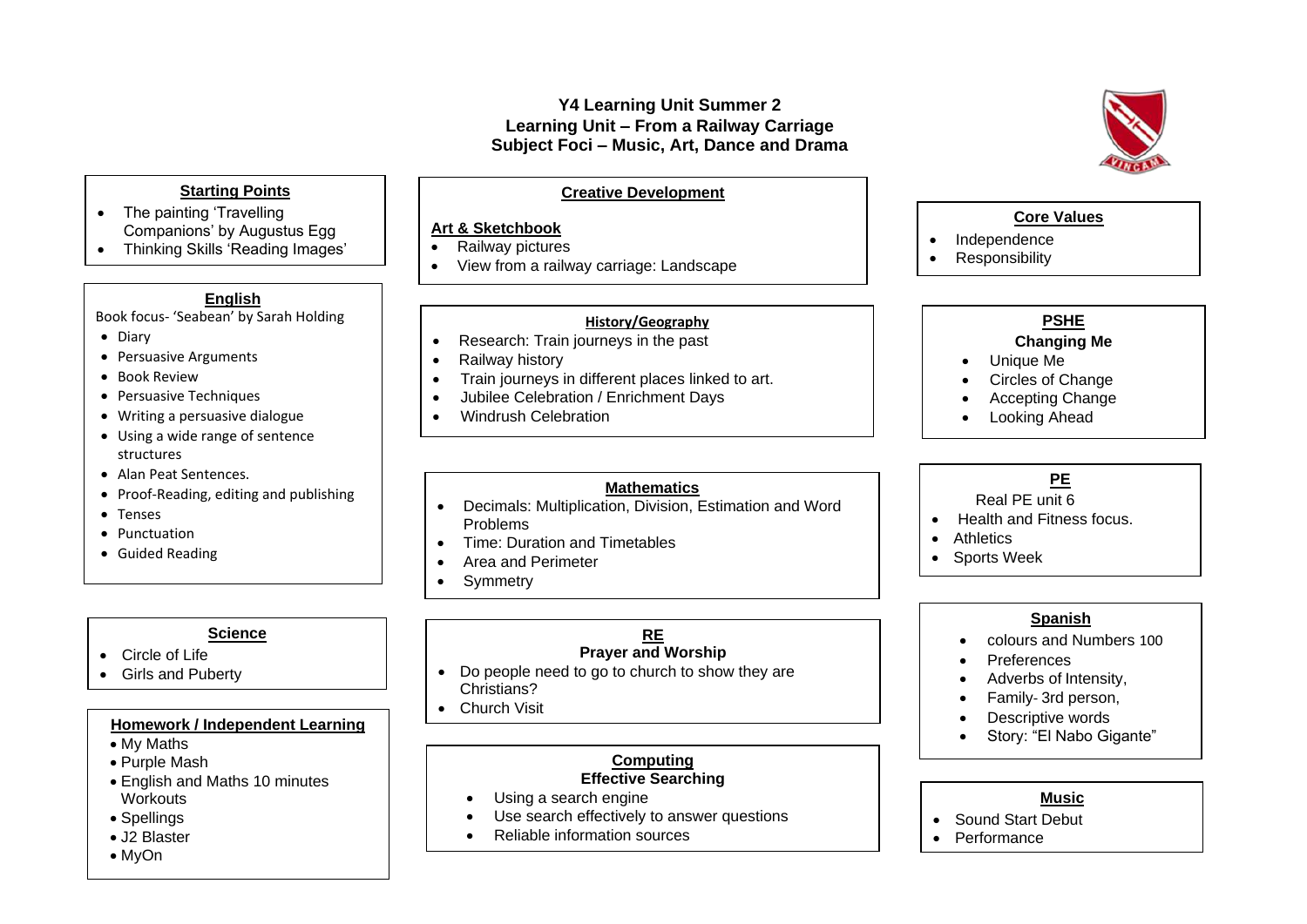# **Summer 1 Learning Unit Year 5 The Highwayman Overview Subject Focus English**



| <b>Trip</b><br>Herstmoncuex Observatory Science Centre                                                                                                  | <b>Creative development</b><br><b>Values</b><br><b>Art &amp; Sketchbook</b>                                                                                                                         | <b>Links to School</b><br><b>Computing</b><br>Using spreadsheets                                                                                                   |
|---------------------------------------------------------------------------------------------------------------------------------------------------------|-----------------------------------------------------------------------------------------------------------------------------------------------------------------------------------------------------|--------------------------------------------------------------------------------------------------------------------------------------------------------------------|
| <b>Science</b><br>Analyse components of different soils<br>$\bullet$<br>Classify leaves into different categories<br>$\bullet$<br>and databases         | • Chalk and charcoal doors<br>• Illustrate a line of the poem<br>P <sub>4</sub> C<br>• Perspective drawings<br>• Figure drawing<br>• Focus Artist Charles Keeping                                   | Using databases<br>Honesty<br>$\bullet$<br>Teamwork<br><b>PSHE</b><br><b>Relationships</b>                                                                         |
| I can grow my own seed<br>$\bullet$<br>Germination<br>$\bullet$<br>Seed dispersal<br>The dandelion seed<br>$\bullet$<br>Parachute investigation         | <b>RE</b><br>Do beliefs in karma, samsara and moksha help<br>Hindus lead good lives?<br>Do religious people lead better lives?                                                                      | Know how to make friends<br>$\bullet$<br>Try to solve friendship problems<br>$\bullet$<br>when they occur<br>Show respect in how they treat<br>$\bullet$<br>others |
| <b>English</b><br>Illustrated version of The Highway<br>Man poem by Alfred Noyes                                                                        | Do all religious beliefs influence people to behave<br>well towards others?                                                                                                                         | Know how to help themselves and<br>$\bullet$<br>others when they are upset or hurt<br>Know and show what makes a good<br>$\bullet$<br>friendship                   |
| Sequencing and storyboarding<br>Features of poetry<br>Hot seating<br>$\bullet$<br>Character profiles<br>$\bullet$<br>Describe characters using metaphor | <b>Maths</b><br>Unit 11: Angles<br>Angles on a straight line<br>$\bullet$<br>Angles at a point.<br>$\bullet$<br>Unit 12: Properties of Triangles and 4-sided Shapes<br>Internal angles<br>$\bullet$ | PE:<br>Real PE - Health & Fitness<br>Cricket                                                                                                                       |
| and simile<br>Letters<br>Freeze frame<br>Features of drama/monologues<br>$\bullet$                                                                      | Parallelogram, Rhombus, Trapezium<br>$\bullet$<br>Daily Reasoning<br>Third space learning                                                                                                           | <b>Homework and Independent Learning</b><br>Purple Mash<br>My Maths.                                                                                               |
| Performance<br>$\bullet$<br>Group discussions and interaction                                                                                           | Spanish<br><b>Body Parts</b><br><b>Illness &amp; Cures</b>                                                                                                                                          | Google Classroom.<br>10 minutes English/ 10 minutes<br>Maths.                                                                                                      |

• Story: 'El gran monstruo' • Time- Cardenal points

# **Music**

• Soundstart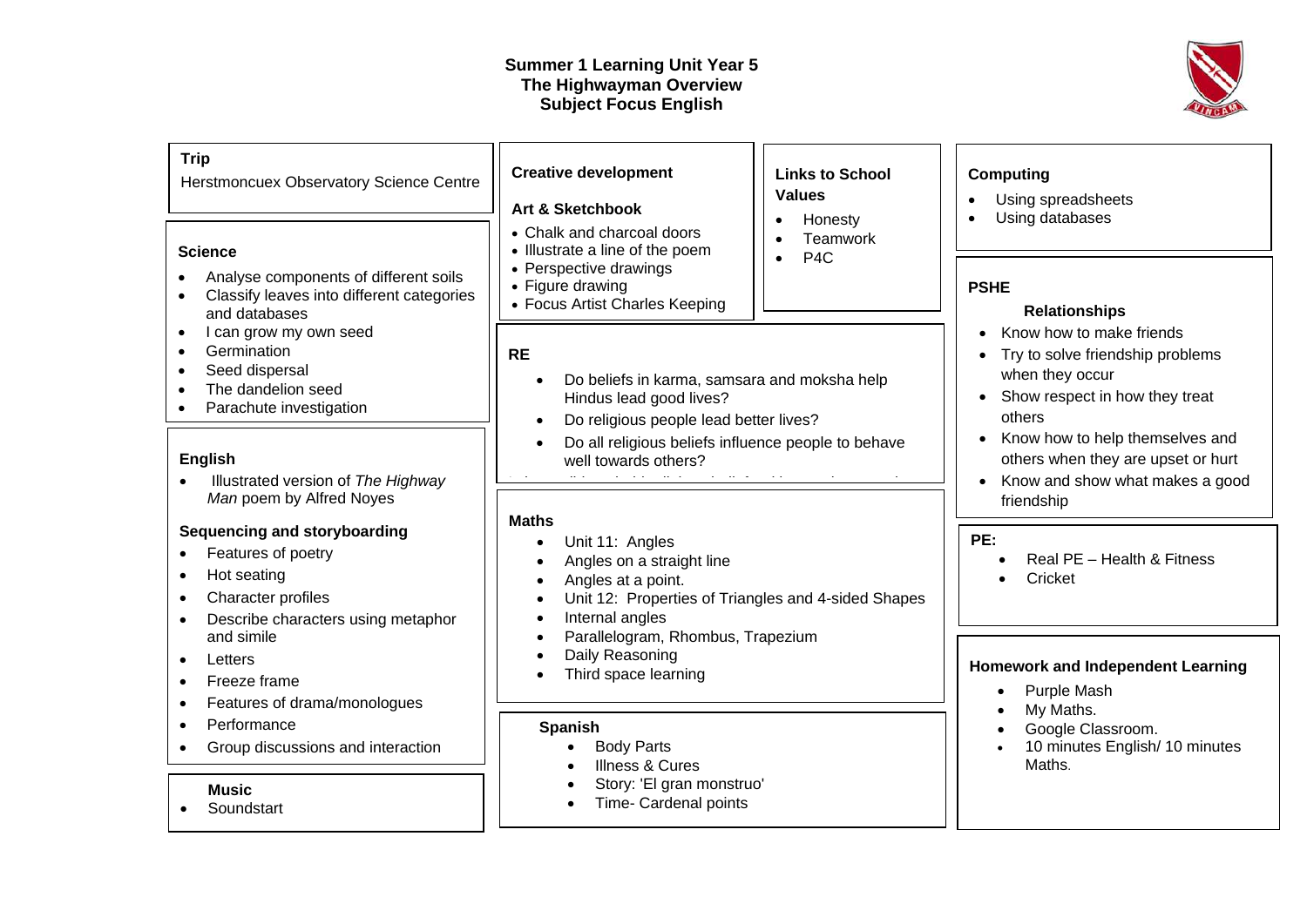

### **VR lesson -** Plants **English** Giant's Necklace • Annotating texts • Character description • Mood and atmosphere • Writing from the perspective of a character • Newspaper report **Numeracy Unit 13 Geometrical Construction** • Shapes • Building solids using unit cubes. • Drawing cubes and cuboids. **Unit 14 Volume of Cubes and understanding and measuring volumes PSHE -** Changing me • How do I develop my self-esteem? • How do our bodies change? • How can I cope with change? • What will I change in Year 6? **PE** • Real PE - Personal Skills • Rounders **Links to School Values**  • Responsibility • Independence • courage **Science**  • Life cycle of a plant • Parts of a plant and functions • Pollination • Food chains • Memorise science 'killer facts' • Human reproduction **Geography** •• Audit of school grounds • Compare school grounds to other localities • Orienteering and mapping skills • Formulating proposals for improvement **Homework/Independent Learning** My Maths, Purple Mash, J2E – online Spellings Practice and writing Alan Peat Sentences. **Spanish** • Food and drink • Preferences • Menu • Euro • At the restaurant

- Cuboids
- **Revision**

### **Music**

• Soundstart - Guitars

### **RE**

- What is the best way for a Christian to show commitment to God?
- Do religious people lead lives?
- Does participating in worship help people to feel closer to God or their faith community?

### **Computing**

- Concept maps
- Word processing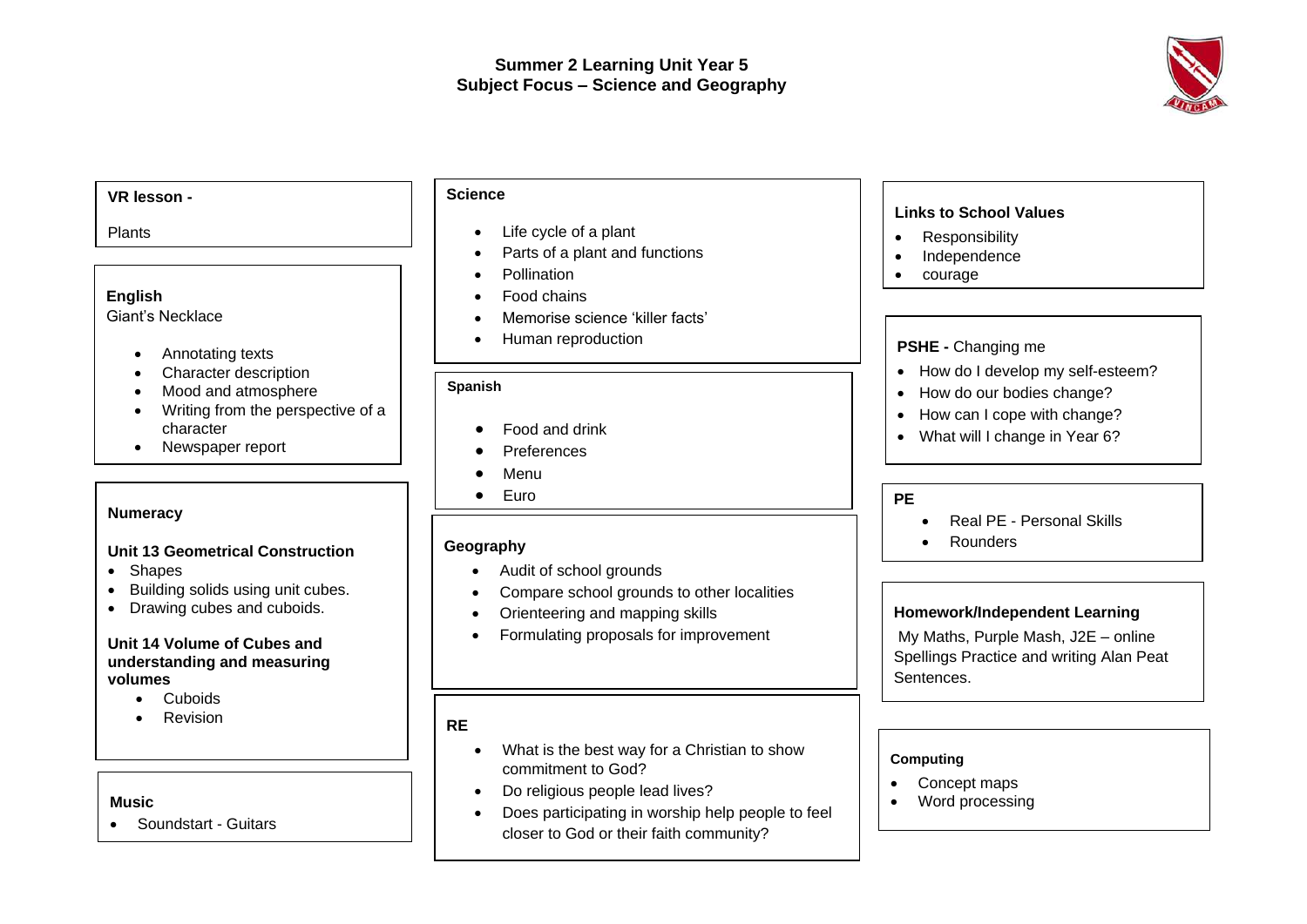# **Year 6 Learning Unit- How Successful are we as Entrepreneurs? Subject focus- Design and Technology**

# **Summer 1 2022**



- The human body; the effect of exercise; nutrition
- The digestive and circulatory systems

### **History Enrichment Days**

- The Queen's Platinum Jubilee Decades from 1920s – 2020s
- Cross-Curricular links

# **PE**

Real PE Unit 5 – Health and fitness skills – focus upon dynamic balance (small base) and floor movement patterns. (4 weeks)

### **Maths**

- Maths reasoning revision
- Arithmetic

### **Spanish**

- Saying the names of pets
- Using colour in descriptions
- Items of clothing: size and style; description
- Which clothes do you have?

### **Homework/Independent Learning**

- Maths, No Problem! Reading Comprehension;
- Daily reading/Spellings, AR quizzes
- MyOn; My Maths.

**English: Harry Potter Writing Project (continued in Summer 2)**

- A newspaper report about an incident in the woods.
- A poem about Quidditch.
- A persuasive letter about Hagrid keeping his dragon.
- Instruction text: How to care for a dragon.
- Write a fact file.
- The Mirror of Erised
- Setting description Diagon Alley
- SPaG SATs preparation
- Reading comprehension and SATs preparation:
	- o Using inference
	- o Using context clues to interpret
		- vocabulary
	- o Reading around keywords

# **PSHE**

Jigsaw Scheme: Relationships

- What is mental health?
- Knowing how to take care of my mental health.
- Dealing with love and loss/grief
- Recognising issues of power and control.
- Online safety and using technology responsibly.
- Handling money online course.

# **Computing:**

# **Networks:**

- The World Wide Web and the Internet
- Our School Network and Accessing the Internet



# **Team Work: May**

# **Design and Technology (continued in Summer 2)**

Formation of 'companies' (groups of pupils) who will work together to design and create a product for sale. The company will include various roles taken on by individual pupils, who will follow conventional processes for designing, creating and marketing their product.

Each company will receive a 'float' to be used for materials; companies may source materials via school or invite donations in order to reduce their outgoings.

Proceeds to be used to fund end-of-year activities for the year group.

### **Discovery RE**: **Islam**

Does belief in Akirah (life after death) help Muslims lead good lives?

Should religious people be sad when someone dies?

Do religious people lead better lives?

Do all religious beliefs influence people to behave well towards others?